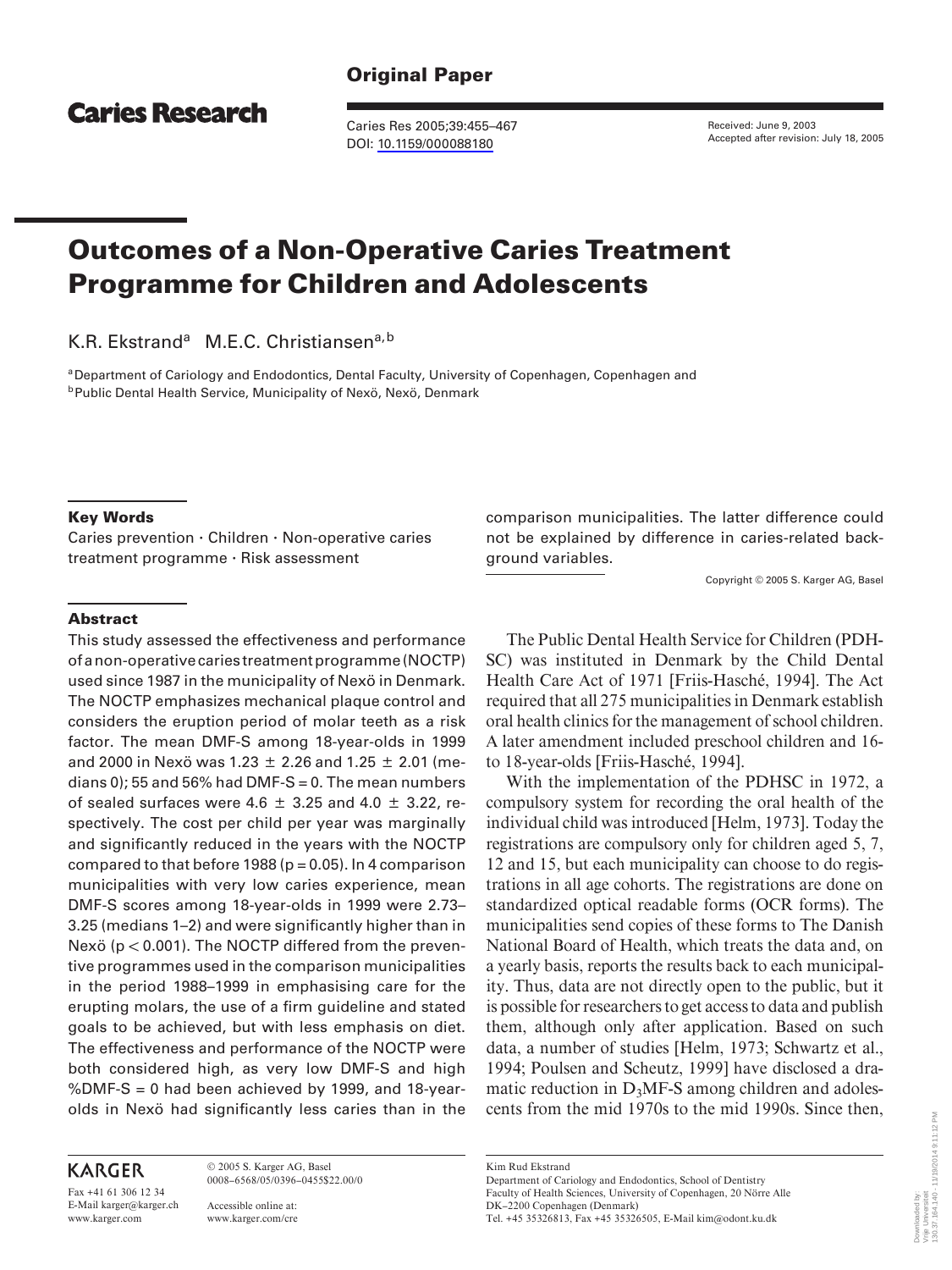

**Fig. 1.** Mean DMF-S among 15-year-olds in 1986 (upper curve), 1993 and 1999 (bold line) in 200 municipalities in Denmark. The municipalities are arranged according to DMF-S in 1999 (bold line). Nexö, with the lowest mean DMF-S in 1999, is thus the left-hand municipality. Laesö is an example of a municipality which faced an increase in DMF-S from 1993 to 1999.

DMF-S at the national level has been constant [Poulsen and Scheutz, 1999], e.g. around 3.2 DMF-S in 15-yearolds.

Figure 1 documents the reduction in caries in Denmark as well as the inter- and intramunicipality variation in mean DMF-S among 15-year-olds in the public clinics, using the years 1986, 1993 and 1999 for reference. Some municipalities show a continuing drop in mean DMF-S from 1986 to 1993 and further to 1999. In others (28%), the mean DMF-S dropped from 1986 to 1993, but increased in 1999; one example is the municipality of Laesö, as shown. In 1999, 15-year-olds in the Nexö municipality had the lowest mean DMF-S in the country and the third lowest in 1993 (fig. 1). The mean DMF-S in Nexö in 1986 (7.98 DMF-S) was a little higher than the average (7.15 DMF-S) of all the municipalities.

Since 1987, the dental service in Nexö has used a special non-operative caries treatment programme (NOCTP) for children and adolescents (www.nexodent.com). The scientific rationale of the NOCTP is described below. The aims of this study were: (1) to assess the effectiveness of the NOCTP in relation to prestated goals; (2) to assess the performance of the NOCTP by comparing the outcomes achieved in Nexö with those in 4 other dental services, which in 1999 had very low caries rates. Relevant caries background variables, which differ among municipalities, were taken into account.

# **Description of the NOCTP**

# *Municipality and PDHSC in Nexö*

Nexö is situated on Bornholm, an island in the Baltic Sea. It is an area of Denmark with a very low socio-economic status [Statistics Denmark, 1997] and a population during the 1990s of 8,000–9,000 inhabitants. Nexö be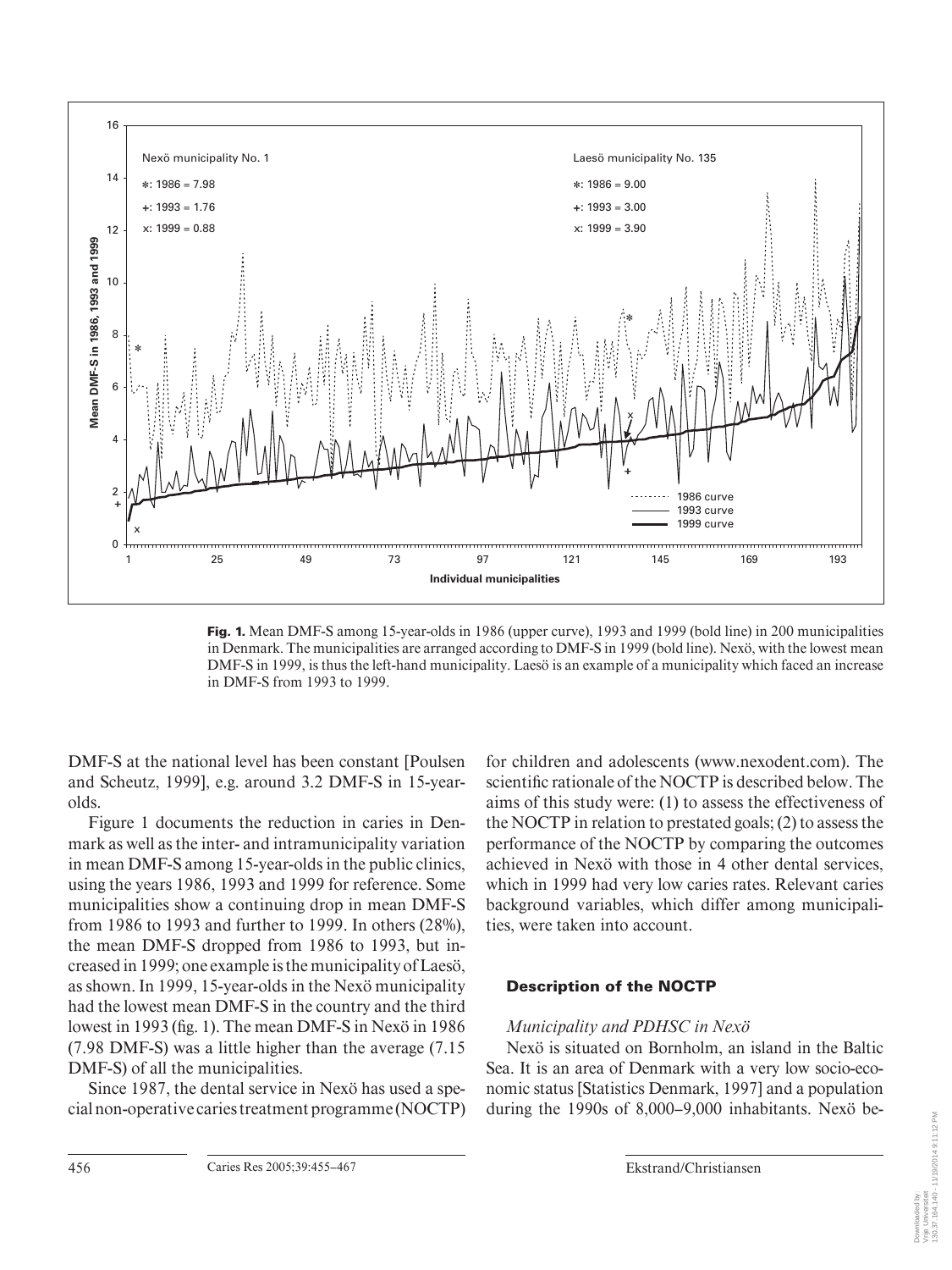came a municipality with a public clinic in 1976. From 1976 to 1987, most preventive initiatives were not directly related to the needs of the individual child. Outside the clinical facilities, health education of parents, children and key persons was given as group lectures on the multifactorial concept of caries. At the clinic, regular dental examinations were performed every 6–8 months. Prior to these examinations, groups of schoolchildren were instructed in tooth brushing. Topical applications of fluoride and sealants were used on the majority of the children, but were not based on caries risk assessment or strict indications.

The NOCTP was implemented at the end of 1987. The programme is offered to all children from the time when the permanent first molar teeth begin to emerge. Since 1992, the program has been offered to children from the age of 8 months. It is based on three closely interrelated principles applied according to the individual child's needs: (1) education of parents, children and adolescents in understanding dental caries as a localized disease, (2) intensive training in home-based plaque control and (3) early professional, non-operative intervention, including professional plaque removal, local application of 2% NaF and application of sealants. In the period when the children have erupting permanent first or second molars, the parents and children are instructed in using a tooth brushing technique specially designed for erupting molar teeth [Carvalho et al., 1991].

# *Goals*

In 1987, the objectives stated in Nexö [unpubl. data] were: children and adolescents in Nexö should have the lowest caries experience in Denmark at the end of the 20th century; the expenditure per child per year should not exceed pre-1988 values. The operational goals for the 18-year-olds were: that no permanent tooth should be extracted or root canal treated due to caries, that the mean DMF-S should be less than 2.0 and that more than 50% of the cohorts should have a DMF-S = 0. Fissure sealants should be used only in case of continued occlusal caries progression despite fluoride application and plaque control. The DMF-S target was based on mathematical calculations as suggested by Heidmann and Poulsen [1986].

# **Scientific Rationale of the NOCTP**

One concept of the caries disease among others considers: (1) no or limited functional attrition, (2) microbial deposits, (3) fermentable carbohydrates and (4) time as necessary factors to develop caries [Holmen et al.,1988; Thylstrup et al., 1994]. In accordance with Sögaard [1986], the clinical experience of the authors has been that it is extremely difficult to control children's consumption of fermentable carbohydrates. Therefore, the overall focus of attention in the NOCTP has been on plaque control – home-based but also professional – in stagnation areas where the limited functional attrition would otherwise allow plaque to develop. Particular emphasis was placed on explaining to parents and their children that mechanical forces, including adequate tooth brushing, control caries progression by disturbing the plaque, whereas fluoride may only slow down progression [Fejerskov et al., 1981]. The professional plaque removal at each visit served three purposes [Koch et al., 1986]: (1) it formed the basis for the assessment of actual caries activity, (2) it favoured the arrest of active subclinical and clinically visible carious lesions and (3) it created a basis for educating the patient. Local fluoride application was only used on the basis of an active caries diagnosis, as suggested by Fejerskov et al. [1981]. It was mandatory to seal only when the occlusal surface had active caries at an early stage, and only after several attempts using plaque control and local application of fluoride had failed to arrest progression; several papers have shown that sealants can arrest ongoing initial lesions [Handelman et al., 1981, 1985]. Lesions were treated operatively when the dentine was considered to be infected, i.e. after cavitation [Thylstrup and Qvist, 1986] or where radiolucency was well into the dentine [Ricketts et al., 2002].

Four variables were used to determine the timing of the next visit (table 1): co-operation; caries in progression; eruption stage of molar teeth, and caries progression on the occlusal surfaces of molar teeth. Co-operation was assessed using the risk indicators plaque accumulation [Holmen et al., 1988; Axelsson 1998] and gingival health [Thylstrup and Birkeland, 1986]. Previous caries experience is a strong predictor for future caries [Demers et al., 1990] also in non-cavitated stages [Klock and Krasse, 1979]. The variable 'caries in progression', whether in general or specifically at the occlusal surfaces on molar teeth, was therefore clearly to be included in the judgment of the duration of the interval until the next visit. A risk factor exposes the host to the causal chain [Beck, 1998] and, as it has been shown that the eruption period favours plaque accumulation on the occlusal surface because of limited attrition from the antagonists [Carvalho et al., 1989, 1991; Ekstrand et al., 2000], the NOCTP assesses the eruption periods of permanent first and second molars as a risk factor. Thus, no child in Nexö with erupting permanent molar teeth had an interval longer than 4 months before the next visit and this was shortened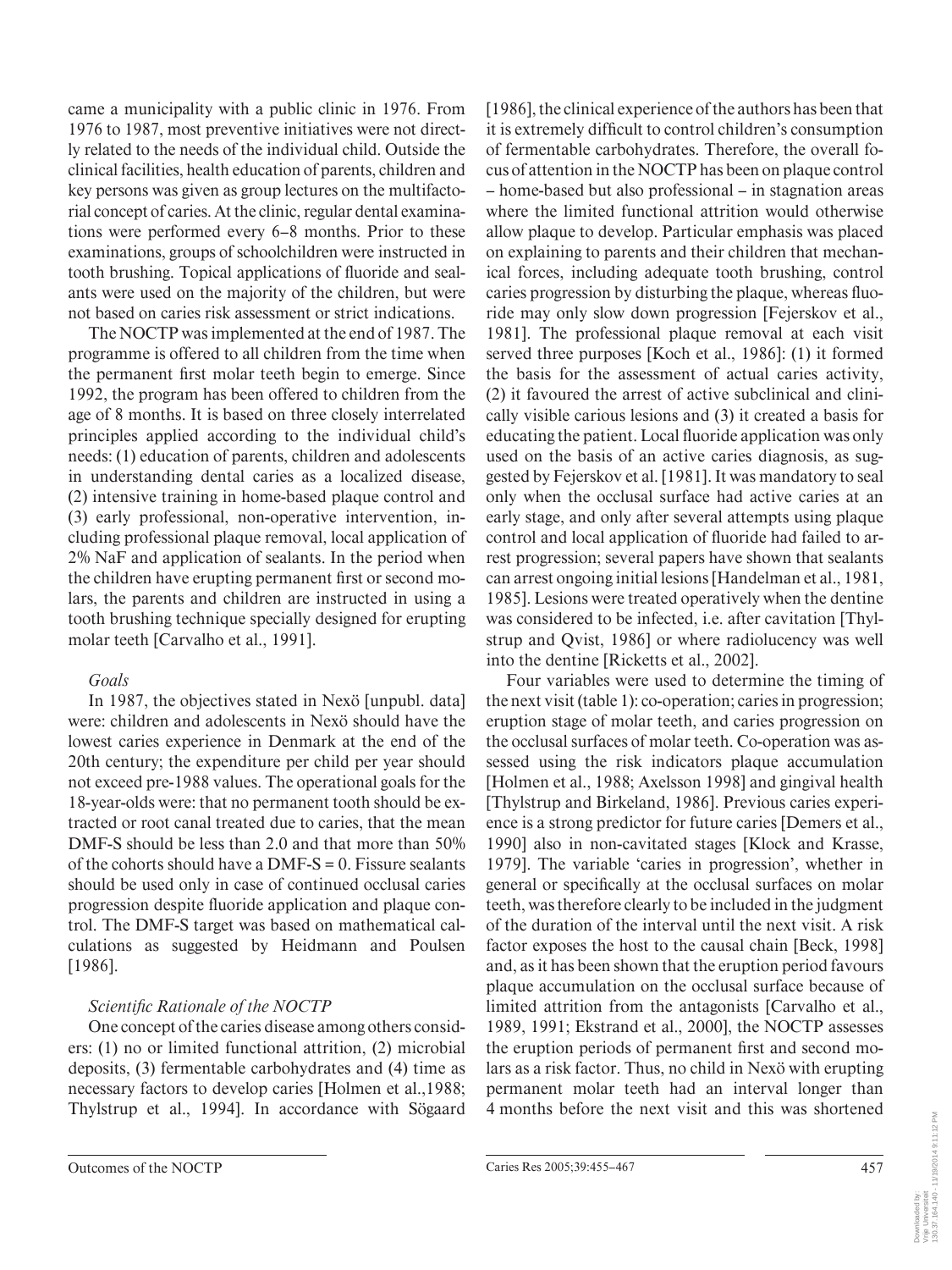

**Fig. 2.** Flow chart showing the clinical process of the NOCTP, which the child follows at each recall visit.

further if the clinical examination disclosed other risk indicators or evidence of progressing caries. In the worst situation (table 4, last column), the interval was only 1 month. This interval was chosen for two reasons. First, professional cleaning of children's teeth performed at intervals from every fortnight to every second month seems to be sufficient to control caries development [Axelsson] and Lindhe, 1974; Bellini et al., 1981]. Second, in vitro studies indicate that calcium fluoride formed by one application of  $2\%$  NaF for 1 min will be sufficient to interfere optimally with the active lesion for at least 1 month without being repeated [Bruun and Givskov, 1991].

# *The Guideline*

A fundamental aspect of the NOCTP is that the parents take an active part until the children are at the age of about 10.

Figure 2 describes the clinical process of the NOCTP, which the individual child follows at each visit. Initially, a dental assistant applies disclosing solution to the child's teeth to demonstrate plaque accumulation (point 1). Then training of the child and parents in tooth brushing and/or flossing (point 2) is performed. In the dental chair, the child receives need-related education, based on the observations of plaque accumulation and distribution (point 3), from the dentist together with the dental assistant. Any remaining plaque is then professionally removed (point 4), followed by the diagnostic process (point 5). If active incipient caries is diagnosed (point 6), further education is given related to the location of the active lesion in the dentition, and 2% NaF is applied locally (point 7). If occlusal caries has been recorded as having progressed during several recalls (point 8), the lesion is sealed (point 9). The final step is to assess the interval to the next appointment (points 10 and 11), which

**Table 1.** Criteria for planning the recall interval in the NOCTP

|                                                                                 | 1 point           | 2 points            |
|---------------------------------------------------------------------------------|-------------------|---------------------|
| Co-operation (risk indicators)                                                  | adequate          | inadequate          |
| Caries in progression on one<br>or more surfaces (diagnosis)                    | no                | yes                 |
| Stage of eruption of permanent<br>molar teeth (risk factor) <sup>1</sup>        | full<br>occlusion | partial<br>eruption |
| Occlusal caries progression on<br>erupting molar teeth (diagnosis) <sup>1</sup> | no                | yes                 |

<sup>1</sup> When there are no erupting molar teeth, only the co-operation and caries in progression are used to assess the recall interval, and a modified point system is used.

is based on summation of the 4 parameters in table 1. Thus, 8 points are achieved if there is inadequate co-operation (2 points), caries in progression in one or more surfaces (2 points), permanent molars partly erupted (2 points) and caries in progression on the occlusal surface on erupting molar(s) (2 points). This corresponds to a 1 month interval to the next visit. Seven points result in a 2-month interval, 6 points a 3-month interval, 5 points a 4-month interval and 4 points (adequate co-operation, no caries in progression at any surfaces and no permanent teeth partly erupted) a 6- to 14-month interval.

# **Subjects and Methods**

# *Sample 1*

The two cohorts, born in 1981 and 1982, who became 18-yearolds in 1999 and in 2000, were the focus of this part of the study. In 1981 and 1982, 91 and 92 children were born in the municipality (fig. 3). Of these children, 88 and 80 were still in the dental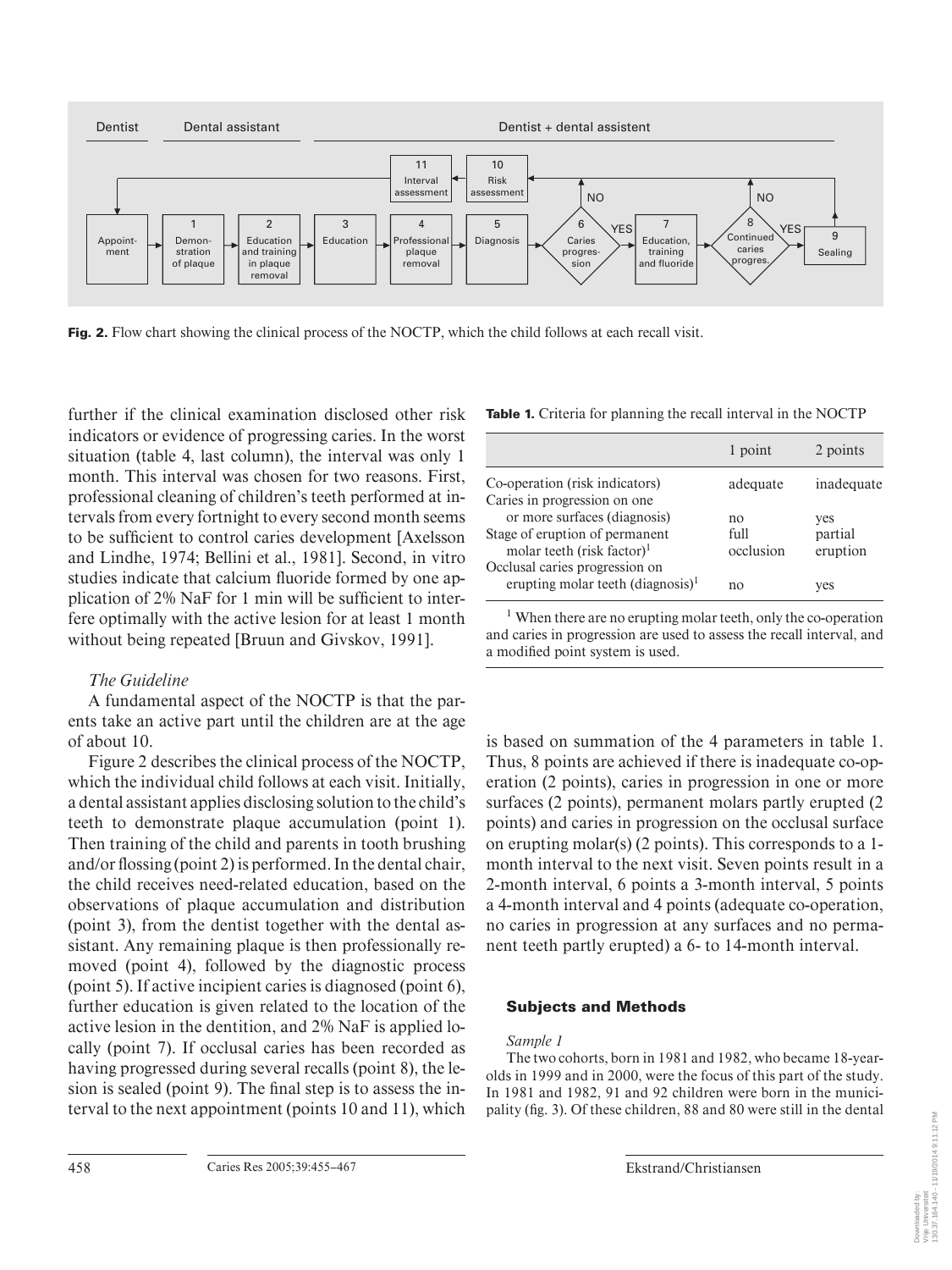

**Fig. 3.** Diagram showing the number of children/adolescents related to different age in the 2000 and 1999 cohorts in Nexö and in the 4 comparison municipalities.

service at the age of 5. In 1999 and 2000, at the age of 18, 53 (58%) and 49 (53%) still participated in the dental service. The children who had left the dental service had moved to other municipalities or had transferred to private practice. The children born and raised in Nexö and who had followed the programme from age about 5 until the age of 18 will be called subcohorts 1981 and 1982, respectively.

In addition, a number of children born in 1981 and 1982 elsewhere had moved to Nexö during the years (newcomers) and were integrated into the dental service. Thus, the total cohort of children  $(f_1, g_2)$  at any point in time consisted of children born in Nexö as well as newcomers. The total numbers of 18-year-olds in Nexö in 1999 and 2000 were 74 and 80, respectively, of which 53 (72%) and 49 (61%) were born and raised in Nexö.

#### *Caries Experience*

DMF-S figures of each individual in the total 1981 and 1982 cohorts were extracted annually from the OCR registration forms from age 5 to age 18. In spite of the fact that it is not compulsory [Danish National Board of Health, 1988], the dentists in Nexö, in accordance with the research protocol, also recorded sealants placed at the surface level on the registration forms.

Bitewing radiographs were taken of the 18-year-olds in the total 1999 and 2000 cohorts. As far as possible, an identical sagittal position of the film holder (Kwik Bite film-holder, Hawe-Neos, Switzerland) in relation to the permanent first molars was obtained. The X-ray machine had a pointed cone, and the focus-to-skin distance was 5 cm. The exposure data were 65 kV, 7.5 mA and 0.6 s. The films used were (extra) speed group E automatically processed under standardized conditions.

All bitewing radiographs were examined for caries by the first author using Mattson's magnifying glass (Dental X-ray, Copenhagen, Denmark) on a light board in a dark room. The following surfaces were examined: occlusal and mesial surfaces on permanent second molar teeth, distal, occlusal and mesial surfaces on permanent first molars and second premolar teeth and finally the distal and occlusal surfaces on first premolar teeth. For the purpose of this study, only the prevalence of lesions deeper than the outer third of the dentine (D2) will be reported, as these should have been restored.

#### *Calibration*

No attempts were made to calibrate the dentists involved, as the clinical recordings followed the routine system used in all PDHSCs in Denmark [Danish National Board of Health, 1988]. As in Denmark more than 90% of the DMF-S are related to the F-component [Poulsen and Scheutz, 1999], the reliability of the DMF-S index was, however, considered to be high.

In order to blind the examiner doing the radiographic readings as much as possible, almost 175 sets of bitewing radiographs were mixed with the radiographs from the total cohorts of 1999 and 2000. The extra radiographs were selected from 18-year-olds, who had also participated in the service, but were born in 1975–1980. A total of 320 sets of bitewing radiographs were examined, of which 15% were re-examined. One week elapsed between the first and second readings.

*Costs of Preventive Programmes and Number of Visits in Nexö*  The cost per child per year in Nexö in the period from 1980 to 1999 was collected from the municipality office and converted to 1980 costs using conversion factors published by The Organization of the Municipalities in Denmark.

The total number of caries-related visits was counted for those children who had followed the programme from age 5 till age 18 (subcohorts). As a comparison, similar data were obtained from a group of children aged 5 years in 1980 who became 18-year-olds in 1993, but who had not received the NOCTP.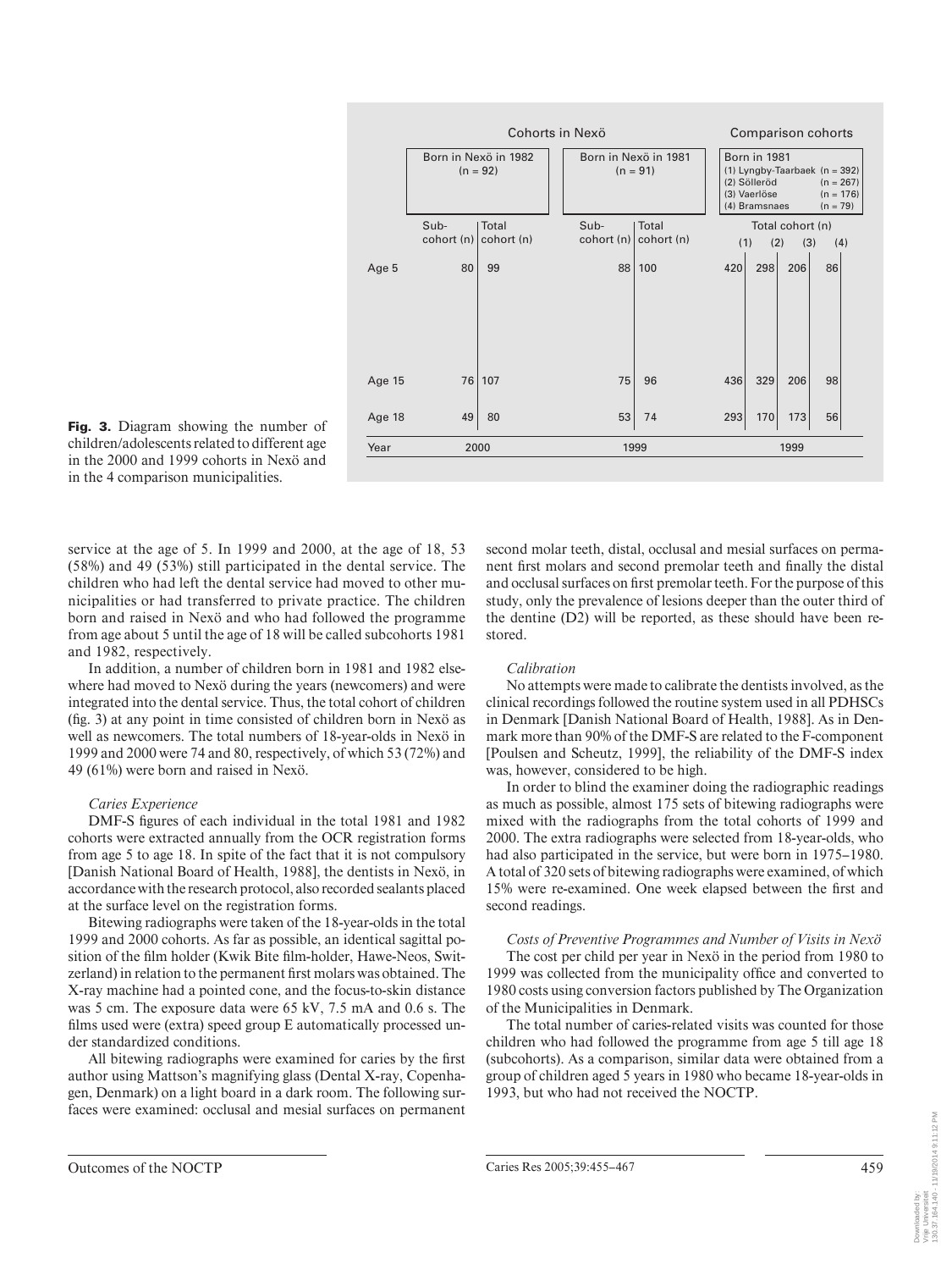**Table 2.** The questions asked and the answers received from the chief dental officers in Nexö and the 4 comparison municipalities

| Question                                                                                                                                                                                                             | Nexö  | Lyngby-<br>Taarbaek | Sölleröd       |                 | Vaerlöse Bramsnaes |
|----------------------------------------------------------------------------------------------------------------------------------------------------------------------------------------------------------------------|-------|---------------------|----------------|-----------------|--------------------|
| Has the dental clinic been a clinical municipality for the whole period?                                                                                                                                             | yes   | yes                 | yes            | yes             | yes                |
| Has the chief dentist been the same during the whole period?                                                                                                                                                         | yes   | yes                 | yes            | yes             | no                 |
| What is the percentage of exchanged dentists in the period? $0, 1-25\%$ ,<br>26-50%, 51-75%, >75%?                                                                                                                   |       | $26 - 50$           | >75            | $\theta$        | >75                |
| Has the dental clinic had a general objective?                                                                                                                                                                       | yes   | yes                 | yes: 1996      | yes             | yes                |
| If the answer to question 4 is yes, has there been a caries objective for the<br>years in question?                                                                                                                  |       | ves: 1997           | no             | yes             | no                 |
| If the answer to question 5 is yes, was the DMF-S included in the objective?                                                                                                                                         | yes   | yes: 1997           | no             | yes             | no                 |
| What should the DMF-S be for 18-year-olds at the end of the 20th century?                                                                                                                                            | $<$ 2 | not stated          | not stated 2.8 |                 | not stated         |
| Did your dental clinic use a guideline, e.g. like the one in Nexö for<br>non-operative caries treatment of all children?                                                                                             | yes   | no                  | no             | no              | no                 |
| What percentage of children have received individually planned tooth-<br>brushing instructions at their appointments for check-up and control<br>$(0-25\%, 26-50\%, 71-75\%, 76-100\%)?$                             | 100   | $0 - 25$            | $51 - 75$      | $\ddot{?}$      | $\gamma$           |
| Did diet advice play an important part in your caries prevention programme?                                                                                                                                          | no    | yes                 | yes            | yes             | no                 |
| Does your dental clinic regard the eruption period of permanent molars as a<br>risk factor?                                                                                                                          | yes   | no                  | no             | yes             | $\ddot{?}$         |
| Does the stage of eruption of permanent molars influence your evaluation of<br>the length of intervals until next visit?                                                                                             | yes   | no                  | no             | yes             | no                 |
| Does your dental clinic use fissure sealing?                                                                                                                                                                         | yes   | yes                 | yes            | yes             | yes                |
| The indication of fillings in permanent teeth is in the literature mentioned<br>as caries, which clinically/radiographically is well into the dentine. Did your<br>dental care vary in general from this indication? | no    | no                  | no             | no <sup>1</sup> | no                 |

 $? = Do$  not know; 1996, 1997 = since that year.

<sup>1</sup> In dentine but not deep into dentine.

#### *Sample 2*

The Danish National Board of Health was contacted in 2000 in order to find those municipalities with the second to fifth lowest mean DMF-S among 18-year-olds in 1999, and consent to use the data was obtained. Three of the comparison municipalities (Lyngby-Taarbaek, Sölleröd and Vaerlöse) had 1 20,000 inhabitants and were among the wealthiest municipalities in Denmark situated on Zealand, close to Copenhagen. The fourth municipality, Bramsnaes, also situated on Zealand, is small but with a lower socio-economic status than the three others [Statistics Denmark, 1997]. Figure 3also provides an overview of the comparison cohorts involved in this study. The total number of 18-year-olds in 1999 in the comparison municipalities was 293, 170, 143 and 56.

#### *Evaluation*

DMF-S data from those 18-year-olds in the 4 comparison municipalities who were still in the dental service in 1999 were obtained from the Danish National Board of Health. The preventive programmes used in the comparison municipalities and in Nexö were evaluated using a questionnaire (table 2). The interview was conducted by the first author over the telephone. Initially, the chief dental officers were asked whether they would participate, and the aim was explained carefully to them. All agreed. The 14 questions were asked in the order given in table 2 and the answers were noted on paper. The questions and the answers from the individual municipality were then sent to the chief dental officer for correction and returned.

# *Background Variables*

Table 3 shows the 8 background variables used in this study and data are presented from those 143 municipalities (approx. 70% of the total number of municipalities with public clinics) which had forwarded caries data on 18-year-olds in 1999 to the Danish National Board of Health. The background variables (described in more detail by Ekstrand et al. [2003b]) were: cost per child per year (mean for 1995–1999); child/dentist ratio(mean for 1987, 1990,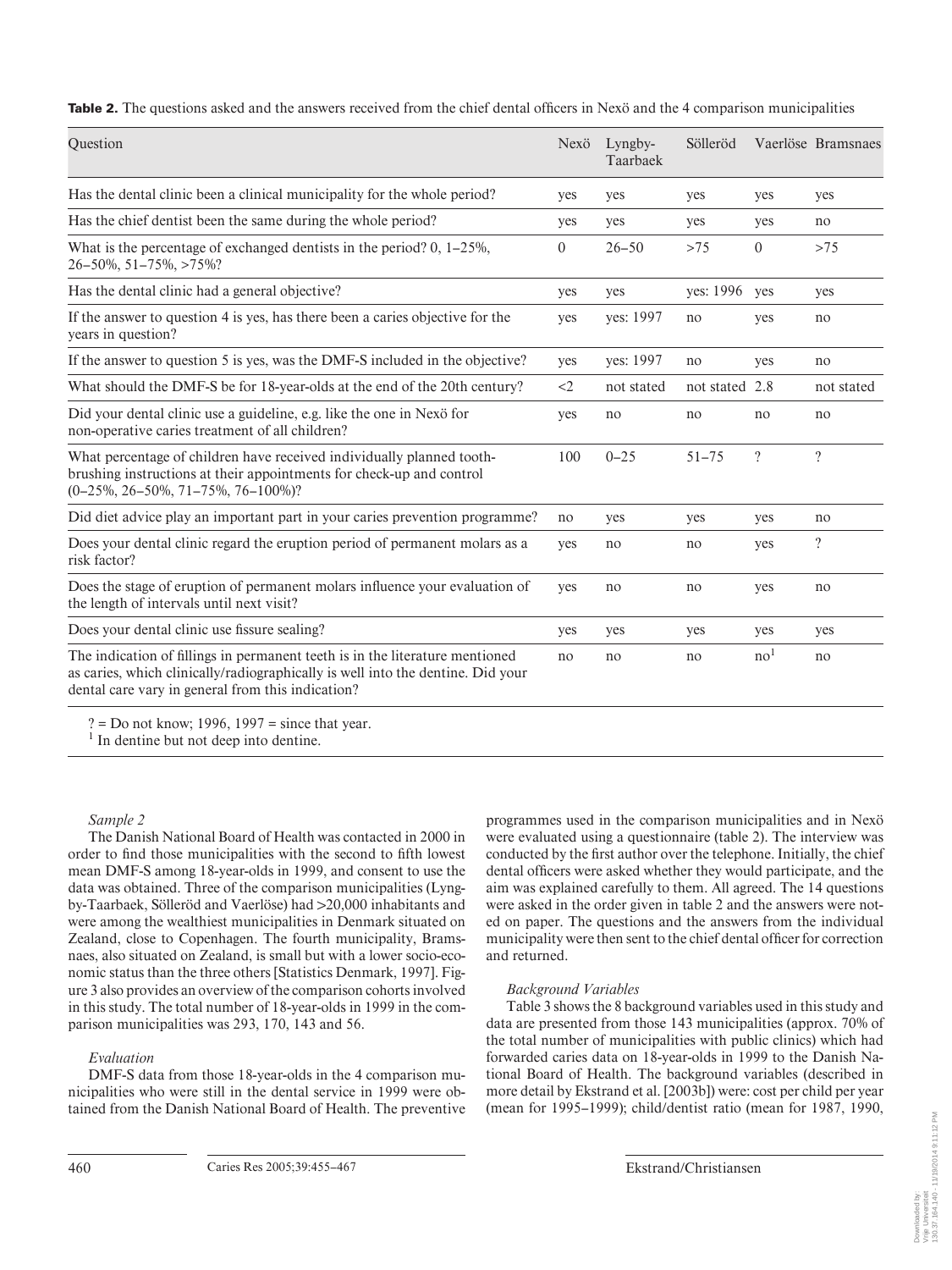| Variables                                                                        | Statistics for all<br>municipalities                                                            | Nexö           | Lyngby-<br>Taarbaek | Sölleröd       |         | Vaerlöse Bramsnaes |
|----------------------------------------------------------------------------------|-------------------------------------------------------------------------------------------------|----------------|---------------------|----------------|---------|--------------------|
| Cost per child per year<br>(mean), DKK                                           | range: 928-1,732<br>first quartile: 1,155<br>median: 1,253<br>third quartile: 1,333             | 1,172          | 1,216               | 1,403          | 1,128   | 1,255              |
| Child/dentist ratio (mean)                                                       | range: 608-1,230<br>first quartile: 774<br>median: 826<br>third quartile: 912                   | 710            | 879                 | 912            | 954     | 795                |
| Auxiliary personal/dentist<br>ratio (mean)                                       | range: 1.2–3.2<br>first quartile: 1.8<br>median: 2.0<br>third quartile: 2.2                     | $1.2\,$        | 1.8                 | 1.9            | 2.1     | 2.1                |
| Concentration of fluoride<br>in the water supply<br>(mean), ppm                  | range: 0.0-1.4<br>first quartile: 0.1<br>median: 0.3<br>third quartile: 0.4                     | 0.8            | 0.4                 | 0.4            | 0.3     | 0.4                |
| Personal income (mean),<br><b>DKK</b>                                            | range: 134,000-235,000<br>first quartile: 146,000<br>median: 151,000<br>third quartile: 159,000 | 138,000        | 192,000             | 235,000        | 211,000 | 169,000            |
| Mothers with less than<br>10 years of education, %                               | range: 13.8–60.6<br>first quartile: 33.3<br>median: 39.0<br>third quartile: 44.1                | 46             | 20                  | 16             | 15      | 33                 |
| Immigrants (median), %                                                           | range: 0.8-19.1<br>first quartile: 1.6<br>median: 2.5<br>third quartile: 4.6                    | $\overline{2}$ | 6                   | $\overline{7}$ | 5       | $\overline{2}$     |
| Size of the municipalities<br>in terms of number of<br>0- to 18-year-olds (mean) | range: 549-72,901<br>first quartile: 2,086<br>median: 3,380<br>third quartile: 6,076            | 2,010          | 9,245               | 6,572          | 4.457   | 2,002              |

**Table 3.** Summary of the independent variables and statistics for all municipalities, Nexö and the 4 comparison municipalities

1993, 1996 and 1999); auxiliary personnel/dentist ratio(mean for 1987, 1990, 1993, 1996 and 1999); fluoride concentration in the water supply(Fwater )(mean for 1989–1998); personal income(mean for 1989–1998); mothers' education (percentage of mothers of 18 year-olds in 1999 with  $\leq 10$  years of education); proportion of immigrants and their descendants (median for 1989–1999); size of municipality (mean total number of 0- to 18-year-olds in the municipality in 1989 and 1999).

*Statistical Analysis* 

#### Effectiveness

The mean DMF-S, percentage of children with DMF-S = 0 and the number of sealants (S-S) of each child in the 1981 and 1982 cohorts in Nexö were followed annually from the age of 5 to the age of 18. However, the mean DMF-S data and percentage of children with DMF-S = 0 will only be presented for ages 5, 15 and 18 and the mean number of S-S only at the age of 18.

Because the data were not normally distributed, Wilcoxon-Mann-Whitney tests were used to test whether the mean DMF-S and the mean S-S figures among 18-year-olds in 1999 and 2000 were different.

A Wilcoxon signed rank test (paired samples) was used to test whether the cost per child per year in Nexö during the period with the NOCTP was the same as before the NOCTP had been implemented.

The distributions of children in relation to their total number of caries-related visits at the clinic were positively skewed in all three groups. Any difference concerning the number of visits be-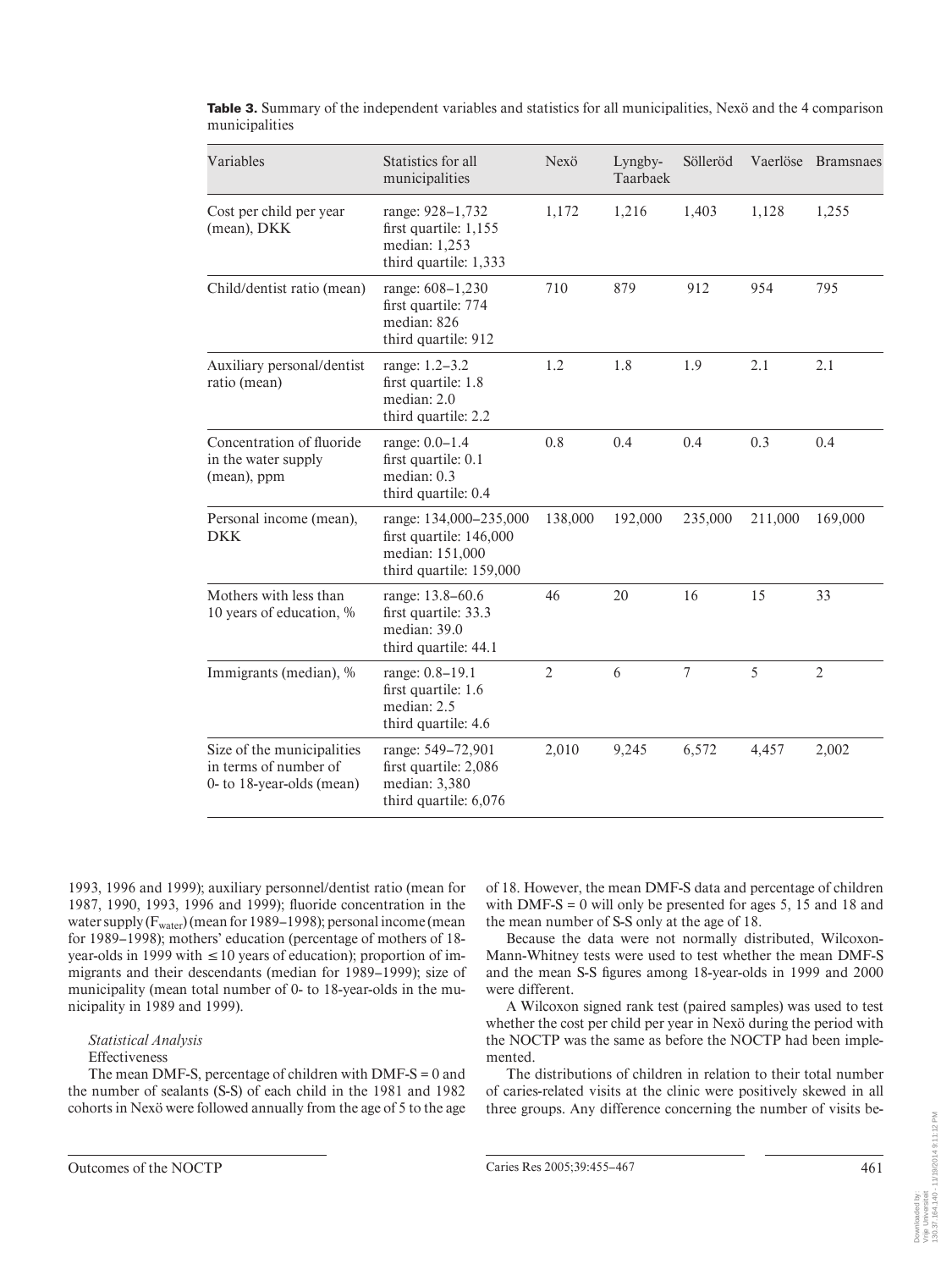tween the groups was tested by the Kruskal-Wallis one-way analysis of variance. Spearman's correlation coefficient  $(r<sub>s</sub>)$  was used to express the correlations between the number of visits and DMF-S in each group.

Performance

Because the DMF-S data were not normally distributed, the Kruskal-Wallis one-way analysis of variance was employed to test whether there was any difference in caries experience between the municipalities studied.

Ekstrand et al. [2003a] assessed the influence of the 8 background variables by multiple regression and calculated the predicted mean DMF-S, the predicted  $\%$ DMF-S = 0 for 18-year-olds in each municipality, as well as the standardized residuals. In the present study, these values were presented for Nexö and the 4 comparison municipalities. The level of significance was set at 1%, corresponding to a confidence interval of  $\pm 2.58$ .

## **Results**

## *Effectiveness in Relation to Goals*

No 18-year-olds in the two total cohorts had had permanent teeth extracted or had been root canal treated due to caries.

Table 4 shows mean DMF-S and the percentage of children with DMF-S = 0 from the age of 5, 15 and 18 for the total cohorts and subcohorts. At the age of 5, the mean DMF-S was 0, increasing to about 1 in the total cohorts and about 0.5 in the subcohorts by the age of 15. At the age of 18, the mean DMF-S in the total cohort/subcohort in 1999 was  $1.23 \pm 1.96/1.04 \pm 1.69$ . The corresponding figures for the total cohort/subcohort in 2000 were 1.25  $\pm$  2.01/1.16  $\pm$  2.09.

At age 5, all children had DMF-S =  $0$  (table 4). At age 15, in 1996 and 1997, more than 60% of the children had DMF-S = 0, decreasing to  $55-59\%$  at age 18 in 1999 and 2000. Therefore, all the medians were 0 (ranges of DMF-S in 1999 0–8 and in 2000 0–9;  $p > 0.8$ ).

In general, the mean DMF-S and DMF-S  $= 0$  for newcomers at all age groups were higher than for children born and raised in Nexö. However, the difference only became significant in the age groups  $14-17$  ( $p < 0.05$ ).

More than 90% of the DMF-S consisted of the F-component, both in the total cohorts and in the subcohorts. The occlusal surfaces on permanent first molars were filled in 8–13% of the two total cohorts/subcohorts, and these were the surfaces most often filled.

The mean number of sealed surfaces among 18-yearolds in 1999 was 4.62  $\pm$  3.25 (total cohort) and 4.72  $\pm$ 3.25 (subcohort). Similar figures for the 18-year-olds in 2000 (total cohort/subcohort) were  $4.01 \pm 3.22/3.92 \pm 1.01$ 

**Table 4.** Mean DMF-S and %DMF-S = 0 in the different cohorts at different ages in Nexö

|              | Total<br>cohort<br>1981 | Sub-<br>cohort<br>1981 | Total<br>cohort<br>1982 | Sub-<br>cohort<br>1982 |
|--------------|-------------------------|------------------------|-------------------------|------------------------|
| Age 5        |                         |                        |                         |                        |
| Mean DMF-S   | 0.00                    | 0.00                   | 0.00                    | 0.00                   |
| $%DMF-S = 0$ | 100                     | 100                    | 100                     | 100                    |
| Age $15$     |                         |                        |                         |                        |
| Mean DMF-S   | 1.34                    | 0.66                   | 0.98                    | 0.53                   |
| $%DMF-S = 0$ | 60.4                    | 66.0                   | 60.8                    | 71.4                   |
| Age $18$     |                         |                        |                         |                        |
| Mean DMF-S   | 1.23                    | 1.04                   | 1.25                    | 1.16                   |
| $%DMF-S = 0$ | 55.4                    | 54.7                   | 56.3                    | 59.2                   |

3.33. The medians were 5 and 5 (range 0–14) in 1999 and 5 and 4 (range 0–15) in 2000 ( $p > 0.1$ ).

Only 3 18-year-olds in 1999 had D2 lesions. Two had 1 lesion each. The third had 2 lesions. Also 3 18-year-olds in 2000 had D2 lesions, one each.

The average cost per child per year in Nexö in the period from 1980 to 1988 (before NOCTP) was DKK 622  $(SD = 79.8)$ , while during the period from 1988 to 1999 it was DKK 526 (SD = 46.7). The medians were DKK 613 (range 521–760) and DKK 552 (range 445–607), corresponding to a significant marginal reduction in cost per child per year of about DKK 100 ( $p = 0.05$ ) in those years when the NOCTP had been in effect.

The lowest number of visits during the 13-year period (age 5–18) was 24, both in the 1999 and 2000 groups. The highest numbers of visits were 61 and 65. The first quartiles were 30 and 29, the medians were 35 and 33 and the third quartiles were 42 and 39. In the comparison group (1993) from Nexö ( $n = 88$ ), similar figures were observed: range 20–66, first quartile 27, median 33 and third quartile  $38 (p = 0.3)$ .

Weak or moderate correlation was noted between the number of visits and the number of DMF-S in the 1999 group ( $r_s$  = 0.30) and the 2000 group ( $r_s$  = 0.49). The mean DMF-S in the 1993 group was  $3.73 \pm 4.16$  and r<sub>s</sub> was 0.75.

For those children in the third quartiles (14 children in the 1999 group and 13 in the 2000 group), the ranges of DF-S were 0–8 and 0–9 (medians 1 and 2). In the comparison group ( $n = 22$ ), the range of DF-S was 0–19 (median 8).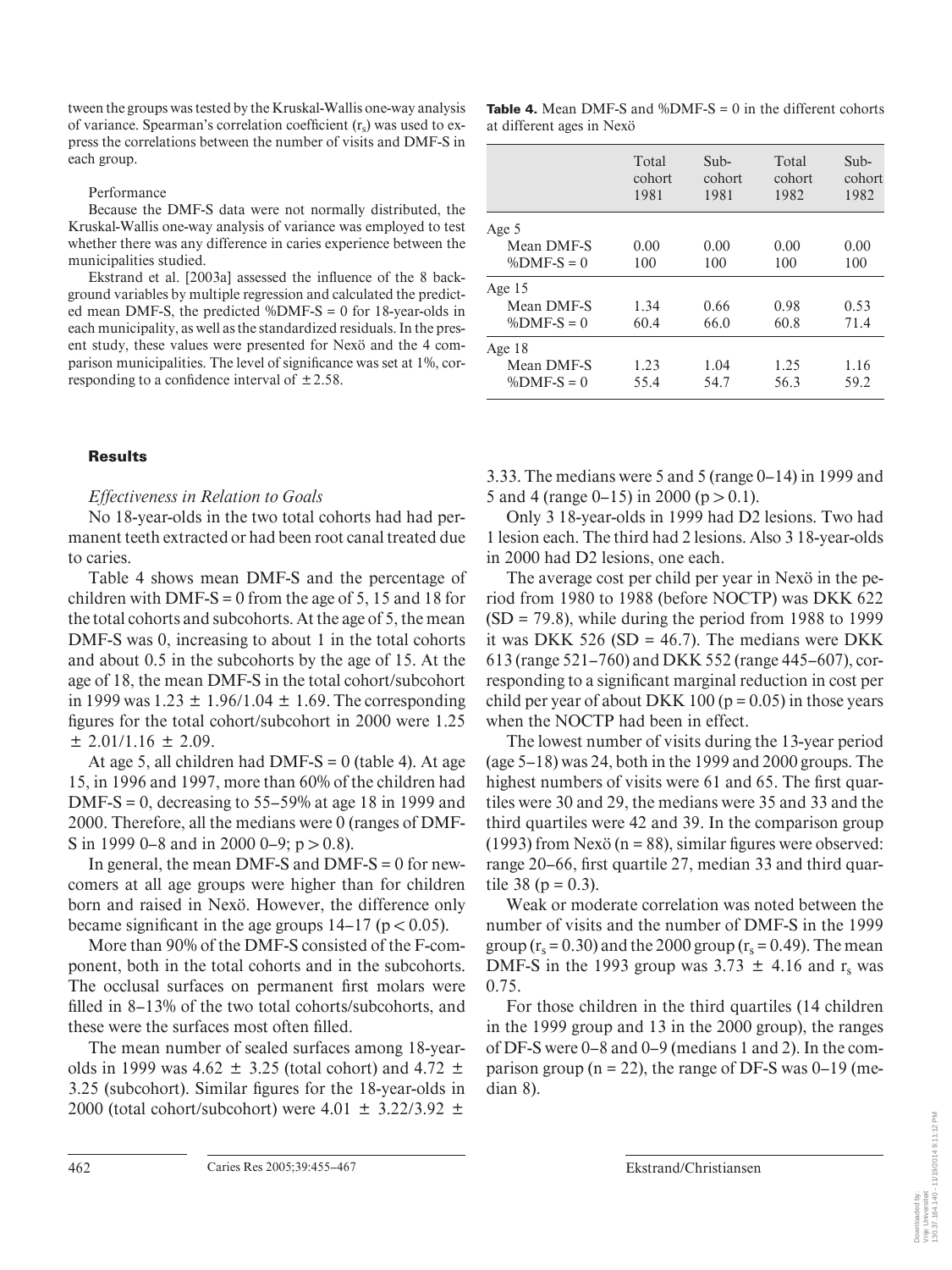|                 | Nexö<br>1999 | Lyngby-<br>Taarbaek | Sölleröd   | Vaerlöse   | <b>Bramsnaes</b> | Nexö<br>1993 |
|-----------------|--------------|---------------------|------------|------------|------------------|--------------|
| Age $18$        |              |                     |            |            |                  |              |
| n               | 74           | 293                 | 170        | 134        | 56               | 89           |
| Mean DMF-S (SD) | 1.23(2.26)   | 2.73(3.94)          | 3.11(4.48) | 3.25(4.80) | 3.09(5.11)       | 3.93(3.77)   |
| $%DMF-S = 0$    | 55           | 36                  | 24         | 28         | 39               | 28           |
| $>8$ DMF-S, %   | 3            |                     | 9          |            | 11               | 13           |
| $>12$ DMS-F, %  | $\Omega$     | 3                   | 4          |            | 11               | 11           |
| Median DMS-F    | $\Omega$     |                     | C.         | ↑          |                  | $\gamma$     |
| Mean S-S (SD)   | 4.6(3.2)     | 3.1(2.9)            | 3.3(2.8)   | 3.0(2.6)   | no data          | 4.6(2.2)     |

**Table 5.** DMF-S data for 18-year-olds in Nexö and in the comparison municipalities

# *Performance*

Table 5 presents DMF-S data for 18-year-olds in 1999 in Nexö and the 4 comparison municipalities. The mean DMF-S in the comparison municipalities varied between 2.73 and 3.25, versus 1.23 in Nexö. In all municipalities, the F-component accounted for  $>90\%$  of the DMF-S.

Fifty-five per cent of 18-year-olds in Nexö in 1999 had a DMF-S = 0 (median 0). In the comparison municipalities, %DMF-S = 0 ranged from 24 to 39% (medians 1 or 2). The DMF-S level in Nexö in 1999 was significantly lower than in the external comparison municipalities  $(p < 0.001)$  and in the municipality with the second lowest DMF-S (Lyngby-Taarbaek;  $p < 0.001$ ). DMF-S in the 4 comparison municipalities did not differ significantly  $(p = 0.11)$ . Only 3% of the 18-year-olds in 1999 in Nexö had more than 8 DMF-S, while the same figure for the comparison municipalities ranged between 10 and 22%.

In all cohorts, the occlusal surfaces on permanent first molars were the ones most often filled, varying from  $10\%$ in Nexö in 1999, to between 24 and 28% in the comparison municipalities. On average, 18-year-olds had around 3 sealed surfaces in 3 municipalities and in Nexö 4.6 ( table 5). As one comparison municipality did not report on sealants, no statistical test was made.

It appears from table 2 that there were some differences within the 4 comparison municipalities concerning: stability of the staff (question 3); description of operational DMF-S goals for 18-year-olds (questions 5–7), and the effort put into different preventive methods (questions 9, 11, 12).

The general differences from Nexö were that the dentists in Nexö had been the same in the period in question (strong stability), that Nexö had had an operational DMF-S goal for 18-year-olds, that all the children received individualized tooth brushing instructions each time they attended the clinic, that the dentists in Nexö used a guideline (flow chart, fig. 2) for all children and that the eruption period of molar teeth was considered a risk factor. Only Vaerlöse also considered the eruption period as a risk factor. On the other hand, the NOCTP did not put much emphasis on diet, which was the case in the external comparison municipalities. All the involved municipalities used sealants, and no difference was seen with respect to indications for the use of fillings.

# **The Influence of Background Variables**

Ekstrand et al. [2003b] showed that the intermunicipality variation in mean DMF-S among 18-year-olds in 1999 in Denmark was from 1.23 to 15.54 (mean 6.5), and in %DMF-S = 0, it was  $3-55%$  (mean 18%). They also found that only two background variables,  $F_{water}$  and the average personal income, played significant roles, explaining 53 and 30% of the intermunicipality variation in mean DMF-S and  $%$ DMF-S = 0 among 18-year-olds in Denmark in 1999. Nexö differed from the comparison municipalities in these 2 variables. Compared to the average for the country, all 5 municipalities had high  $F<sub>water</sub>$ (second to third quartile), but  $F<sub>water</sub>$  was higher in Nexö than in the comparison municipalities (table 3). On the other hand, the Nexö municipality was among the poorest in the country (personal income: first quartile), while the 4 comparison municipalities were all among the third richest in Denmark (third quartile).

Table 6 shows the relationship between the observed and predicted mean DMF-S and  $%$ DMF-S = 0 among 18-year-olds in Nexö and in the comparison municipalities. According to the regression model, 18-year-olds in Nexö should have had 4.5 times higher mean DMF-S (5.53 vs. 1.23) than those actually observed (standardized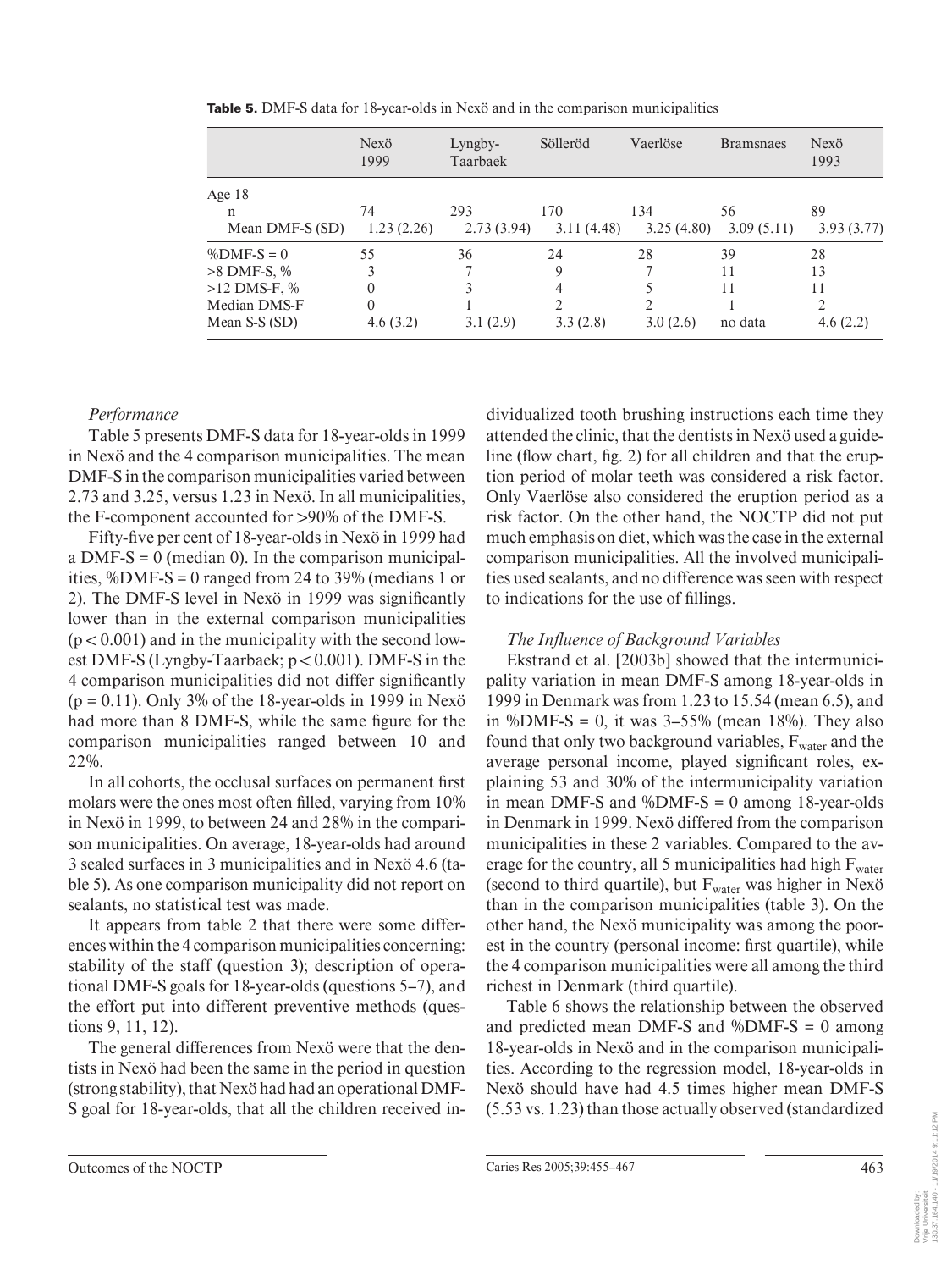| 4.67    |
|---------|
| 1.49    |
| $-0.82$ |
| 0.52    |
| 2.49    |
|         |

**Table 6.** Observed and predicted DMF-S and %DMF-S = 0 among 18-year-olds in 1999 in Nexö and the 4 comparison municipalities, together with the standardized residuals

A standardized residual interval between  $-2.58$  and  $+2.58$  corresponds to a confidence interval of 99%.

residual  $= -2.72$ ,  $p < 0.01$ ). Similarly, a considerable difference was noted between observed and predicted %DMF-S = 0 in Nexö (standardized residual = 4.67,  $p <$ 0.01). None of the other municipalities were even close to that level, and the differences between observed and predicted values were not significant ( $p > 0.01$ ).

## **Discussion**

## *Effectiveness in Relation to Stated Goals*

The analyses disclosed that the goals as stated in 1987 were largely achieved. Thus, in 1999, 18-year-olds in Nexö had the lowest mean DMF-S and the highest percentage of 18-year-olds with DMF-S  $= 0$  among all municipalities in Denmark [Ekstrand et al., 2003b]. The mean DMF-S among 18-year-olds (both at the total cohort and subcohort levels) was less than 2, and more than 50% of the 18-year-olds in the total cohorts/subcohorts had a DMF-S =  $\theta$  (medians  $\theta$ ) as stated as operational goals. No teeth had been root canal treated or extracted due to caries. The clinical data in Nexö were supported by the radiographic data, as very few D2 lesions were observed. According to the protocol, such lesions needed operative treatment if they were considered active. The same low mean DMF-S and high proportion of 18-yearolds with  $DMF-S = 0$  were obtained in two consecutive cohorts (1999 and 2000), and the most recent data from 2004 (n = 75) show that the mean DMF-S among 18-yearolds in Nexö is 1.21  $\pm$  2.27, the proportion of 18-yearolds with DMF-S = 0 is  $57\%$  and the mean number of sealants is  $4.29 \pm 3.03$ . So, it can be concluded that the results are not restricted to one episode.

The results were obtained even though, of the children in the total cohorts,  $29\%$  in 1999 and  $39\%$  in  $2000$  (fig. 3) were newcomers. As a group, the newcomers had a significantly higher DMF-S at around 15 years of age than children born in Nexö. Whether this was because newcomers had a higher DMF-S when they arrived in Nexö or a higher caries incidence during their time in the service cannot be investigated because these newcomers came to Nexö at varying times and did not join groups of the same age. The full effect of the NOCTP can only be revealed in the subcohorts, as these children have had the NOCTP from the age of about 5 to 18, and these children had a mean DMF-S at the age of 18 close to 1. However, as all PDHSCs in Denmark serve children born and raised in the municipality as well as newcomers, it was found of relevance for comparison reasons to present data on the total cohorts as well.

The cost of running the dental service in Nexö during the time with the NOCTP was significantly lower than the cost before the NOCTP had been implemented. It is important to note that the cost considerations in this study were only included to see whether in connection with the implementation of the NOCTP, the cost per child per year increased compared to the previous level in Nexö. As shown, it did not. It dropped. As it is not possible to separate the direct cost for the preventive caries programmes in the individual dental services in Denmark or in Nexö, because preventive care is an integral part of the total care, the statistics used (cost per child per year) are inadequate for economic comparisons between other preventive programmes implemented and tested outside Denmark. Finally, it must be emphasized that about 80% of the expenditures for running the PDHSC in each municipality in Denmark relate to salary [Friis-Hasché, 1994].

In analysing the number of visits and time considerations, children in the subcohorts were used, as they had

130.37.164.140 - 11/19/2014 9:11:12 PM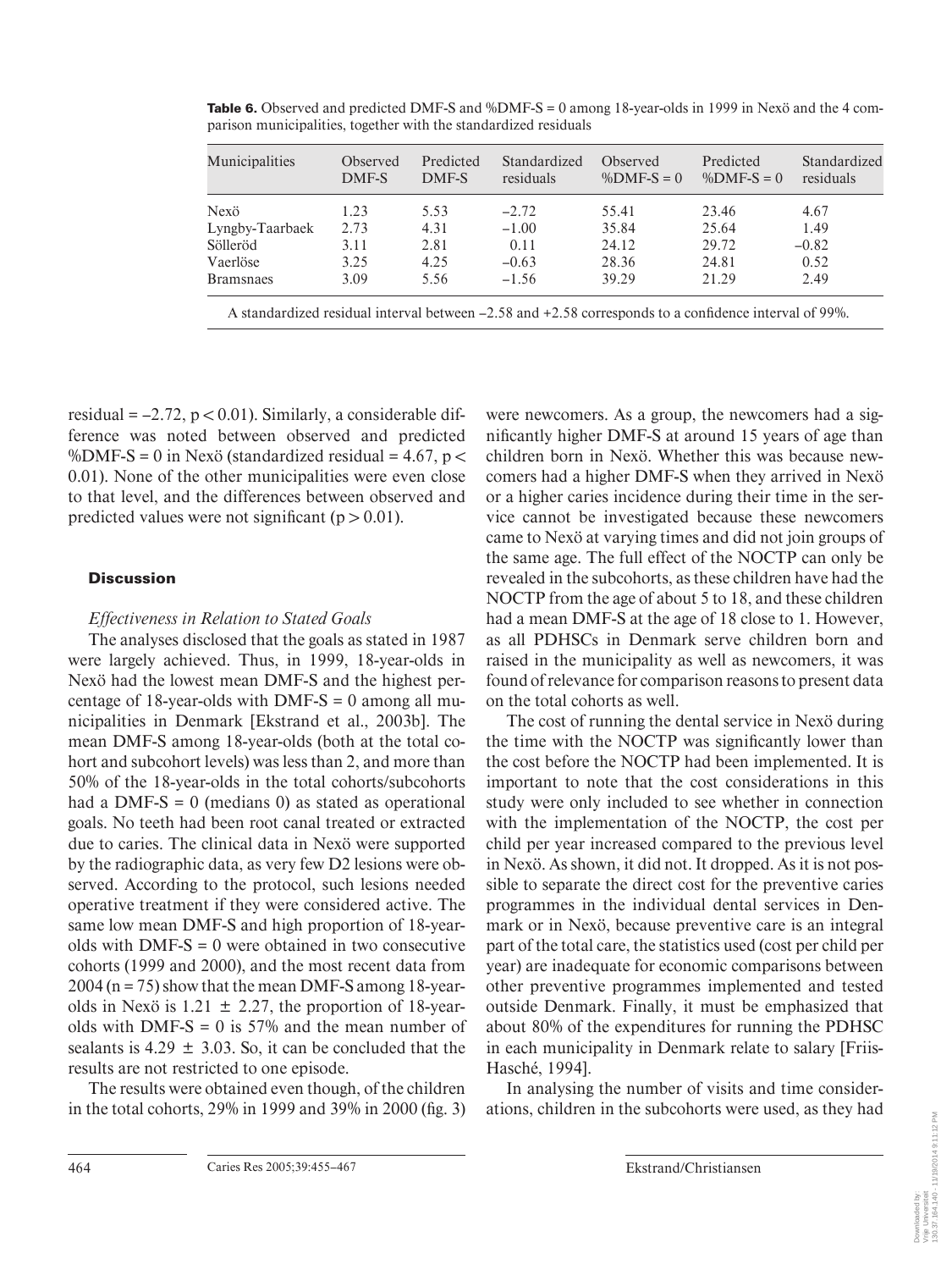followed the service from the age of 5 to the age of 18. The results showed that there was no difference in the number of visits between the groups which had received the NOCTP and those which had followed the previous programme.

Further, children who had followed the NOCTP and had to come many times during the 13-year period (belonging to the third quartile) because of high risk ended up with low DMF-S or even with a DMF-S  $= 0$ . This explains the weak or moderate correlations between the number of visits and DMF-S in the 1999 and 2000 groups. In other words, with huge efforts children with high risk can end up with very low DMF-S with the NOCTP. This was not the trend in the 1993 group in Nexö.

Thylstrup et al. [1997], in a detailed study of the dental service of Nexö in 1992, found that the average total treatment time needed by children aged 1–17 was 40 min per year. However, the mean time varied greatly with age, ranging between 11 min for 1- to 2-year-olds to 58 min for 13- to 14-year-olds. Sixty percent of the total treatment time was related to the NOCTP, which corresponds to 24 min per year. This does not differ greatly from the average time spent on prevention in other dental services in Denmark, which Wang et al. [1998] estimated at 21 min.

# *Performance*

Because of the low caries progression rate in Denmark, it was decided in 1987 that this study should evaluate the result of preventive programmes over the longest time possible in the PDHSC, i.e. between the ages of 5 and 18, as by law children/adolescents are leaving the PDHSC at the age of 18. Such a time frame makes it extremely difficult to carry out the study as a randomized clinical trial, which is the design offering the best possibility to control internal as well as external validity [Scheutz, 1997]. The randomized clinical trial principle of testing a new treatment (programme) against the best existing treatment (programmes) was simulated in the present design by comparing the results in Nexö to caries data in 4 other municipalities which according to the Danish National Board of Health were among those with the lowest caries experience in the country, in both 18 year-olds or 15-year-olds. In figure 1, the comparison municipalities are placed 2nd, 7th, 9th and 12th on the curve representing 1999 data on 15-year-olds. All were below 2 DMF-S in 1999 and all were characterized by having moderate to low caries experience, in relation to national figures, both in 1986 and 1993. The drop in DMF-S from 1986 to 1993 and in particular from 1993 to 1999, which Nexö and the comparison municipalities have achieved, can thus be characterized as marginal reductions obtained from levels which were already low. Marginal reductions are much more difficult to achieve than huge reductions, when the latter are based on high baseline DMF-S values, as actually was the case in many Danish municipalities in 1986 ( $25\%$  > 8 DMF-S) and in 1993  $(20\% > 5 \text{ DMF-S})$  (fig. 1). So, in terms of DMF-S levels in the late 1980s and in the beginning of the 1990s, Nexö and the comparison municipalities were similar, which further stresses that those municipalities were adequate for comparisons.

The reason for including a number of comparison municipalities was that the preventive programmes used varied slightly between the municipalities [Wang et al., 1998], and also between the 4 selected comparison municipalities (table 2). In that way, a number of different programmes were covered. When the study was planned in 1987, it was obviously not known which municipalities would be used for comparison. Consequently, the same detailed information as in Nexö about the preventive programmes was not available. However, by interviewing the chief dental officers in the involved municipalities and by collecting data from different national data banks, it was possible to obtain relevant information about background variables and elements in the preventive programmes used during 1988–1999.

It is important to note that the background for running the PDHSC for all municipalities with public clinics has been the same over the years; the municipalities make dental clinics available, staff the clinics and pay all the running costs. Ekstrand et al. [2003b] confirmed that three structural variables – cost per child per year, number of children per dentist and number of staff per dentist in the municipalities – did not play any role in explaining the observed intermunicipality variation in caries experience, which was 1.2–15.5 DMF-S among 18-year-olds in 1999.

Apart from the size of the municipality, the 7 other background variables have previously been used as explanatory variables in relation to the caries experience under Danish conditions [Heidmann and Christensen, 1985; Sigmund, 1991; Petersen 1992; Thylstrup et al., 1982]. Statistics Denmark provided the data for 7 of the variables, while the level of F<sub>water</sub> came from the Geological Survey of Denmark and Greenland [Ekstrand et al., 2003b]. This guaranteed that the data characterizing each background variable were collected in a uniform manner. The validity of data collection is therefore considered to be strong. However, it has to be stressed that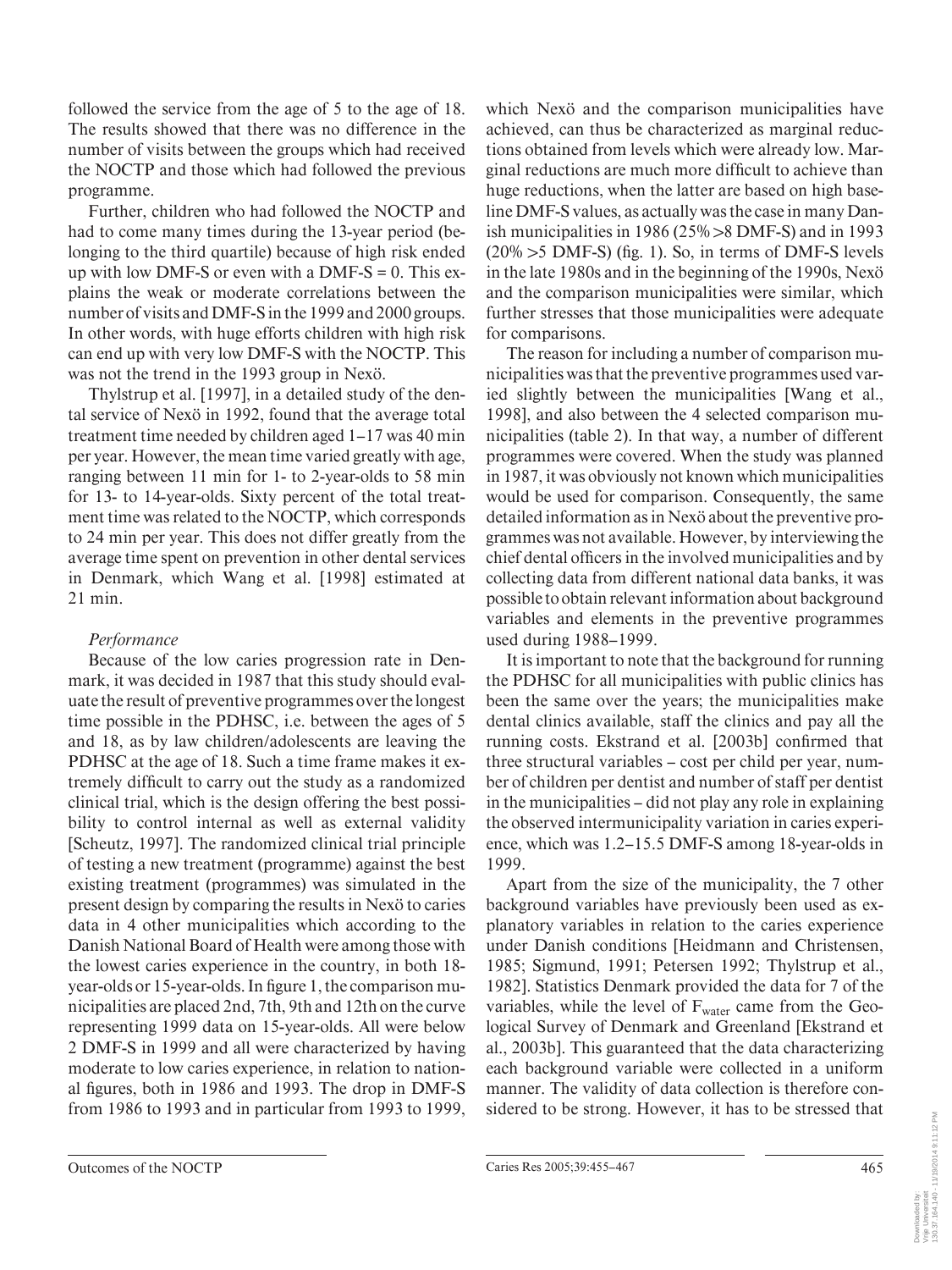only the length of the mother's education is strictly related to the conditions for the 18-year-olds, while the other variables can be considered as proxy variables in this context. This reduces the sensitivity of the findings.

Ekstrand et al. [2003b] found that, of the 8 background variables, only  $F<sub>water</sub>$  and the average personal income had a significant influence on the variation in the mean DMF-S and  $\text{\%DMF-S} = 0$  among 18-year-olds in Denmark. Thus, it is only relevant to comment on these latter two for the purpose of the present study.

Ekstrand et al. [2003b] showed that under Danish conditions caries in 15- and 18-year-olds was not reduced further by increases in  $F<sub>water</sub>$  beyond 0.3 ppm, a much lower concentration than the 0.7–1.0 ppm, which has previously been described as optimal for caries reduction. However, it fits observations in Finland, where the effect of Fwater on caries is declining compared to the past [Seppä et al., 2002]. Like Denmark, Finland has a free Public Dental Health Service, focusing on preventive care, and almost everybody uses fluoridated toothpaste. As all the comparison municipalities had an  $F_{water}$  level  $\geq 0.3$  ppm, it is unlikely that the 0.8 ppm  $F_{\text{water}}$  in Nexö was the reason for the difference from the 4 comparison municipalities. The poorer socio-economic conditions in Nexö would be expected to have resulted in a higher caries experience among children in Nexö compared to the other municipalities [Petersen, 1992]. In the analyses, Nexö was characterized as an outlier (the model could not explain the low mean DMF-S and high  $\%$ DMF-S = 0), while the model fitted quite well the outcomes obtained in the comparison municipalities (table 6).

Each PDHSC has to provide oral care for children and this must include individual preventive measures, including guidance for each child and their parents, instruction to each child in oral health care and regular clinical examinations [Friis-Hasché, 1994] and all PDHSCs comply with this obligation [Wang et al., 1998].

The interviews identified some differences between the NOCTP and the other programmes (table 2). These include: the systematic use of a guideline ( $f$ ig. 2) in Nexö for all children; individualized tooth-brushing instruction every time children came to a clinical examination; instruction in a special technique for brushing erupting molar teeth [Carvalho et al., 1991]. Yet another important difference is that the NOCTP considers the eruption period of molar teeth as a risk factor for developing caries, as explained by Carvalho et al. [1989, 1991]. Consequently, no child in Nexö with erupting permanent molar teeth had an interval longer than 4 months between recall appointments. If the clinical examination disclosed other risk indicators or evidence of progressing caries, the recall interval was further shortened.

For permanent first molars, the duration of eruption (from emergence to full occlusion on both pairs) varies from 5 to 32 months (average 15.2 months) and for permanent second molars from 9 to 45 months (average 27.5 months) [Ekstrand et al., 2003a]. Consequently, some children visit the clinic only very few times during the eruption of their molar teeth, while others need to come many times as the longest possible recall interval in the NOCTP in these dental stages was only 4 months. Such an individualized approach was in general not made in the comparison municipalities. In contrast, they seem to have put more emphasis on diet than the NOCTP.

In the 18-year-olds involved in this study, the occlusal surfaces on permanent first molar teeth were the ones most often filled, ranging from about 10% of the surfaces in Nexö in 1999 to about 25% in the comparison municipalities. This indicates that the NOCTP is particularly effective in preventing occlusal caries from developing into stages where fillings are required. This agrees very well with the high level of attention paid to erupting molar teeth in the NOCTP.

In conclusion, the internal goals stated in Nexö were reached. The results indicate that the caries-controlling performance of the NOCTP is high because 18-year-olds in Nexö had the lowest DMF-S in the country in 1999 and the level of DMF-S was significantly lower than in those 4 municipalities having the second to the fifth lowest DMF-S in Denmark that year. Furthermore, relevant caries background variables could not explain the results in Nexö.

# **Acknowledgements**

The work carried out by the staff in the Public Dental Health Service in Nexö is highly appreciated. The study was supported financially by a grant from the Danish Dental Association.